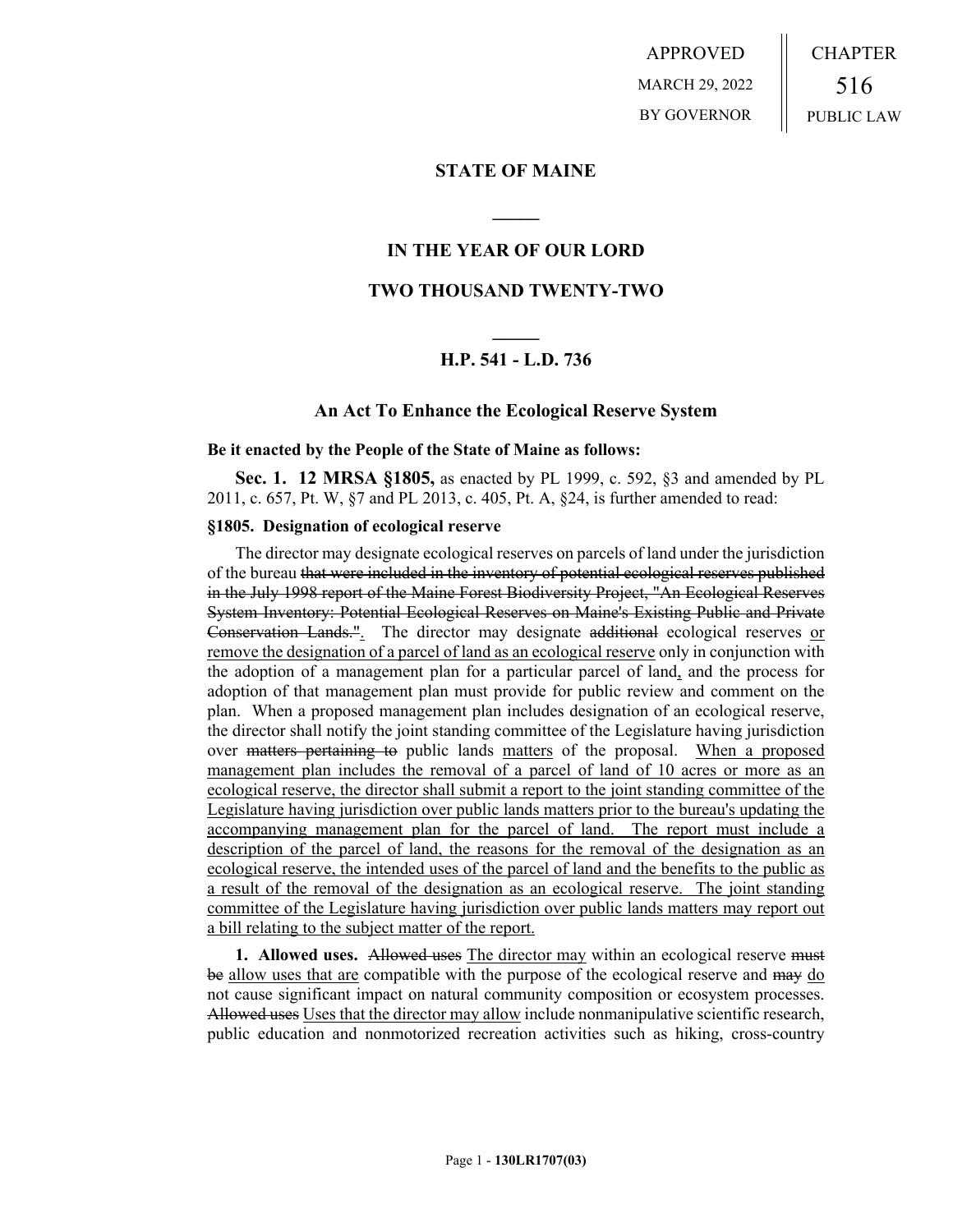skiing, primitive camping, gathering of materials for cultural and traditional use by a member of a federally recognized Wabanaki Indian nation, tribe or band in this State, hunting, fishing and trapping. For the purposes of this subsection, "primitive camping" means camping in a location without facilities or where facilities are limited to a privy, fire ring, tent pad, 3-sided shelter and picnic table. The removal of trees and construction of facilities associated with these allowed uses are allowed. The director may allow other uses when their impact remains low and does not compromise the purpose of the ecological reserve. Recreational use of surface waters is under the jurisdiction of the Department of Inland Fisheries and Wildlife.

**2. Trails and roads for motorized vehicle use.** The director shall allow the continuing use of an existing snowmobile trail, an all-terrain vehicle trail or a road if the director determines the trail or road is well designed and built and situated in a safe location and its use has minimal adverse impact on the ecological value of an ecological reserve and it cannot be reasonably relocated outside the ecological reserve.

A new snowmobile or all-terrain vehicle trail or a new road is allowed only if the director determines all of the following criteria are met:

- A. No safe, cost-effective alternative exists;
- B. The impact on protected natural resource values is minimal; and
- C. The trail or road will provide a crucial link in a significant trail or road system.

**3. Incompatible uses.** Uses that are incompatible with the purpose of an ecological reserve are not allowed. Incompatible uses include timber harvesting, salvage harvesting, commercial mining and commercial sand and gravel excavation. For the purposes of this subsection, "salvage harvesting" means the removal of dead or damaged trees to recover economic value that would otherwise be lost.

**4. Resource protection measures.** The director shall take action to control a wildfire occurring on an ecological reserve or spreading to bureau lands. The director may authorize a prescribed burn in an ecological reserve if necessary to replicate natural processes that maintain specific natural communities or rare species populations. The director may implement predetermined wildfire tactics to protect the integrity of the landscape and shall use minimal impact suppression tactics to the extent possible.

The director may use pesticides, including herbicides, and sanitation harvests to control insect and disease outbreaks only in response to:

A. A specific threat to the functioning of a native ecosystem or managed wildlife habitat;

B. A specific threat to human health or safety; or

C. A condition that is likely to result in significant damage to adjacent lands if control is not exercised.

For the purposes of this subsection, "sanitation harvest" means the removal of trees that have been attacked or are in imminent danger of attack by insects or disease in order to prevent these insects or diseases from spreading to other trees.

**5. Limits on total land acreage designated as ecological reserves.** The total land acreage designated as ecological reserves may not exceed  $15%$  of the total land acreage